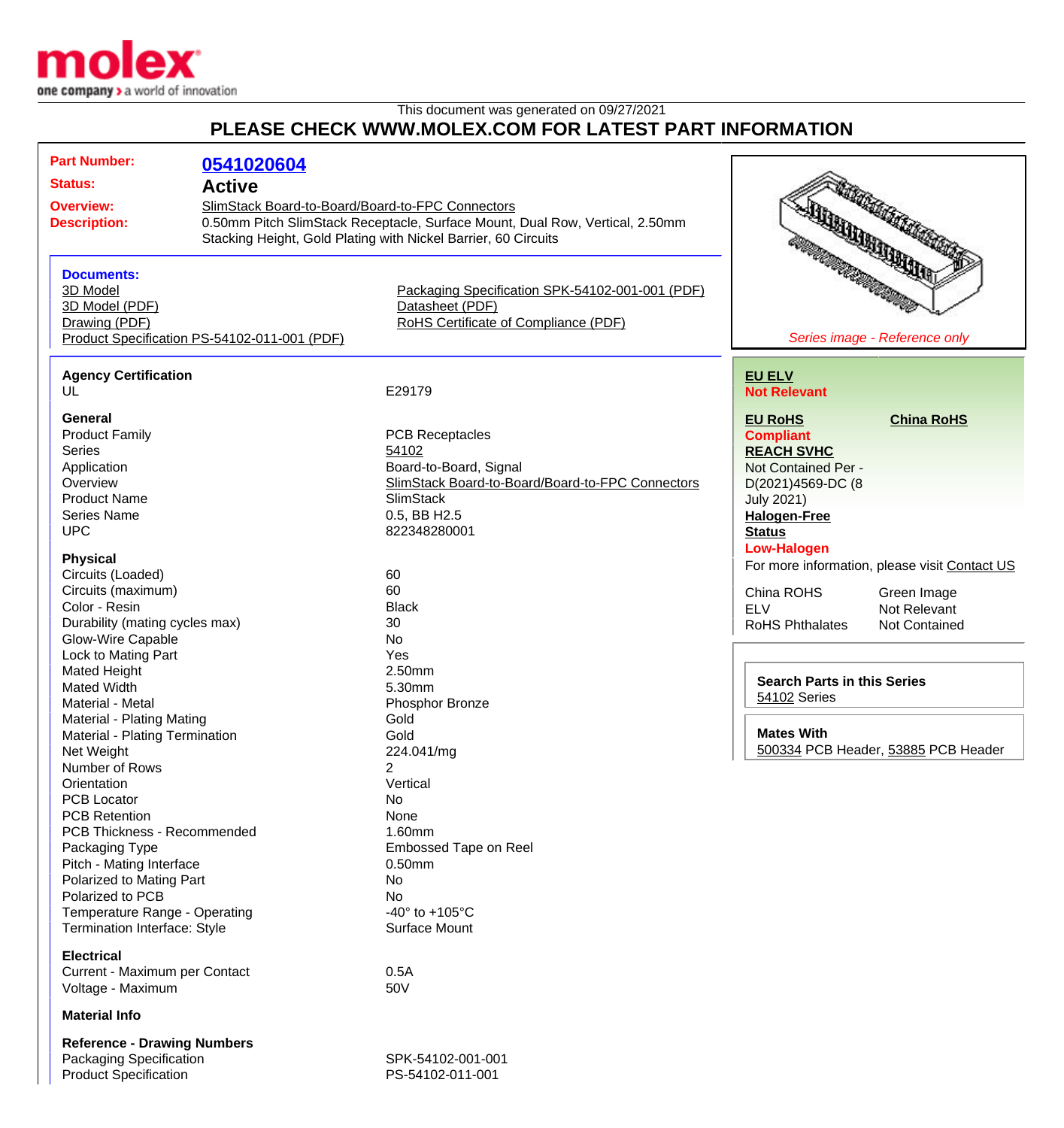This document was generated on 09/27/2021 **PLEASE CHECK WWW.MOLEX.COM FOR LATEST PART INFORMATION**